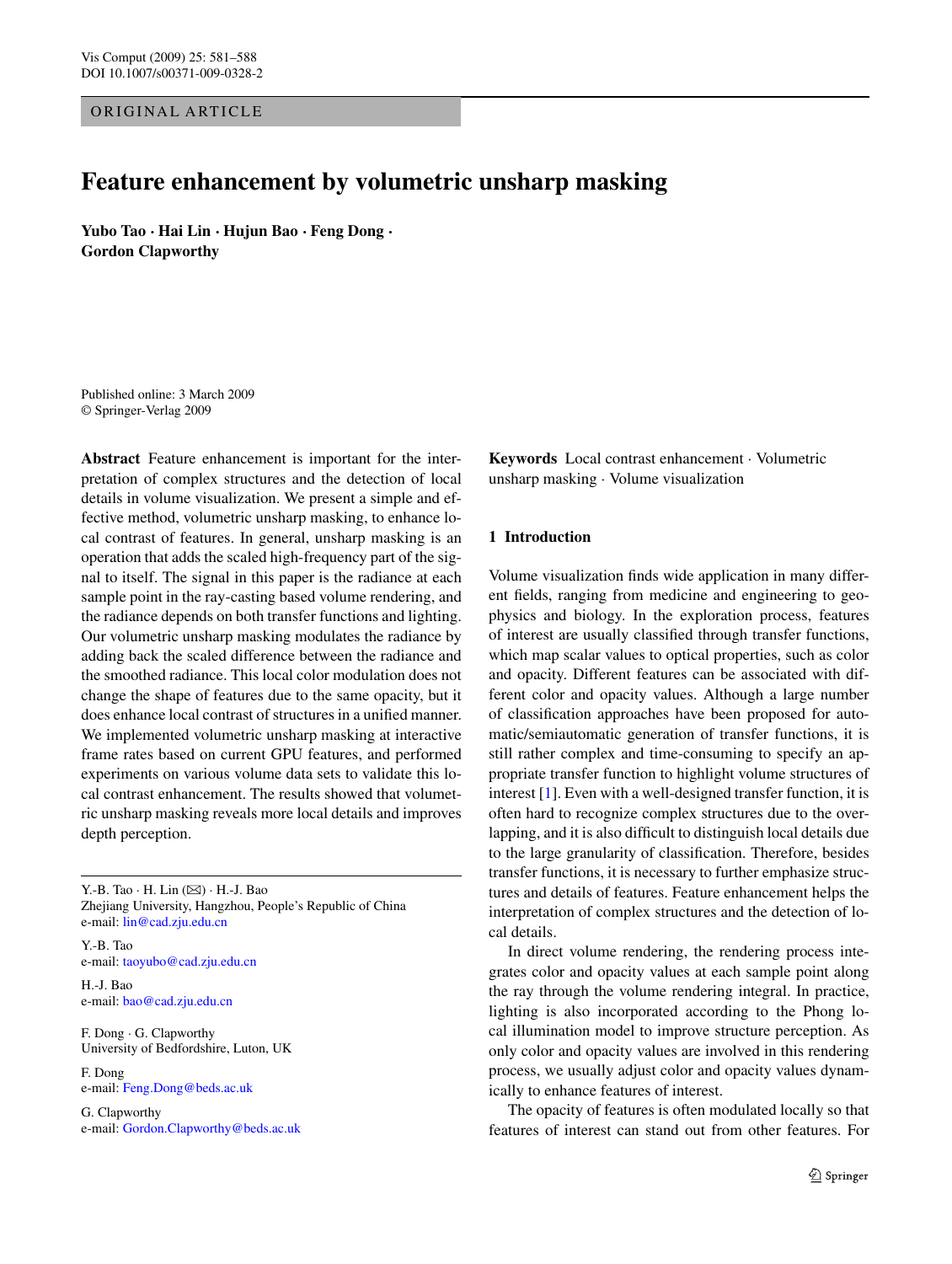example, importance-driven volume rendering [\[2](#page-6-0)] defines an object importance for each part of the volume, and the highly important features can be clearly visible by reducing the opacity of features before them. Context-preserving volume rendering [\[3](#page-6-0)] selectively reduces the opacity of less important features according to shading intensity, gradient magnitude, distance to the eye point, and previously accumulated opacity. On the other hand, the color of features can be also modulated to convey better overall sharp and local detail. Exaggerated shading [\[4](#page-6-0)] dynamically adapts the light position to the normal for each sample point, and combines intensities at multiple scales to reveal both overall structure and local detail.

In this paper, we are interested in color modulation, exactly the luminance value, to enhance local contrast of features. It is achieved through volumetric unsharp masking to provide better shape perception and detail recognition. Our approach extends 3D surface unsharp masking [\[5\]](#page-6-0), which coherently enhances local scene contrast by unsharp masking over arbitrary 3D surfaces, to 3D volume unsharp masking. In general, unsharp masking is an operation that adds the scaled high-frequency part of the signal to itself. The signal in this paper is the radiance at each sample point of the ray, and the radiance relies on both transfer functions and lighting. The high-frequency part of the signal is constructed by subtracting a smoothed radiance from the original radiance itself. This local color modulation does not change the shape of features due to the same opacity, but it dose enhance local contrast of structures in a unified manner. As a result, overall shape and local detail can be perceived more clearly after volumetric unsharp masking.

The paper is structured as follows. The related work is discussed in Sect. 2. We present volumetric unsharp masking for local contrast enhancement in Sect.[3.](#page-2-0) Section [4](#page-4-0) explains its GPU implementation in detail. In Sect. [5,](#page-4-0) we show and discuss several results of volumetric unsharp masking.

## **2 Related work**

Feature enhancement is an active research area in volume visualization, as it is useful for the interpretation of both overall shape and local detail in a more effective manner.

A more realistic illumination model could effectively enhance features in a natural way. In direct volume rendering, the most common physically-based optical model is absorption plus emission [\[6](#page-6-0)], i.e., each voxel emits light and absorbs incoming light, and the Phong model is one of the widely used illumination models. Behrens and Ratering [[7\]](#page-6-0) incorporated shadows into texture-based volume rendering. Kniss et al. [[8\]](#page-6-0) presented a volume lighting model and implemented various effects like volumetric shadows and forward scattering. Tarini et al. [\[9](#page-6-0)] employed ambient occlusion to enhance molecules visualization, and Ropinski et al. [[10\]](#page-6-0) introduced dynamic ambient occlusion for rendering volume data sets at interactive frame rates.

Since the goal of visualization is to effectively convey features of interest to the user, many non-photorealistic techniques have been developed to illustrate features expressively. The gradient magnitude was first introduced by Levoy [[11\]](#page-6-0) to allow better boundary perception. Rheingans and Ebert [\[12](#page-6-0)] presented various feature and orientation enhancements, such as boundary enhancement, silhouette enhancement, tone shading, distance color blending, and distance color cues. Kindlman et al. [\[13](#page-6-0)] utilized curvature information to control the thickness of contours and emphasize ridges and valleys. Halos are frequently used to highlight strong features by darkening the region around them [\[12](#page-6-0), [14\]](#page-6-0). Bruckner and Gröller [[15\]](#page-6-0) addressed volumetric halos to enhance depth perception. In their work, occlusive halos darken the region around the feature, while emissive halos brighten the region around the feature.

As pointed out in the Introduction, the opacity and color are usually adjusted dynamically to enhance features of interest. Viola et al. [\[2\]](#page-6-0) described importance-driven volume rendering to highlight features with a high object importance. Bruckner et al. [\[3](#page-6-0)] presented context-preserving volume rendering to selectively reduce the opacity of less important features. Marchesin et al. [[16\]](#page-6-0) proposed locally adaptive volume rendering to improve the visibility of features, and the opacity of every voxel contributed to one pixel was dynamically adjusted according to the number of nonempty contributions. As humans are not sensitive to inconsistent illumination, vicinity shading proposed by Stewart [\[17](#page-6-0)] enhances the perception of the volume based on occlusions in the local vicinity of a sample point, and this leads to shadows in depressions and crevices. Rusinkiewicz et al. [\[4](#page-6-0)] introduced exaggerated shading to reveal details at multiple scales. Our method also dynamically adjusts the color at each sample point. However, the color not only from illumination models but also from transfer functions is modulated in a unified manner. In addition, unsharp masking could achieve similar effects without processing at multiple scales [\[5](#page-6-0)].

The proposed method is based on unsharp masking that has been introduced in computer graphics. Cignoni et al. [\[18](#page-6-0)] performed unsharp masking the normal field over the 3D surfaces, to enhance the perception of discontinuous geometric features. Luft et al. [\[19](#page-6-0)] enhanced depth perception by unsharp masking the depth buffer. Ritschel et al. [[5\]](#page-6-0) coherently enhanced the scene by unsharp masking the outgoing radiance field over the mesh surface. Our volumetric unsharp masking extends 3D surfaces to 3D volumes, and performs radiance unsharp masking over the volume to enhance both overall shape and local detail.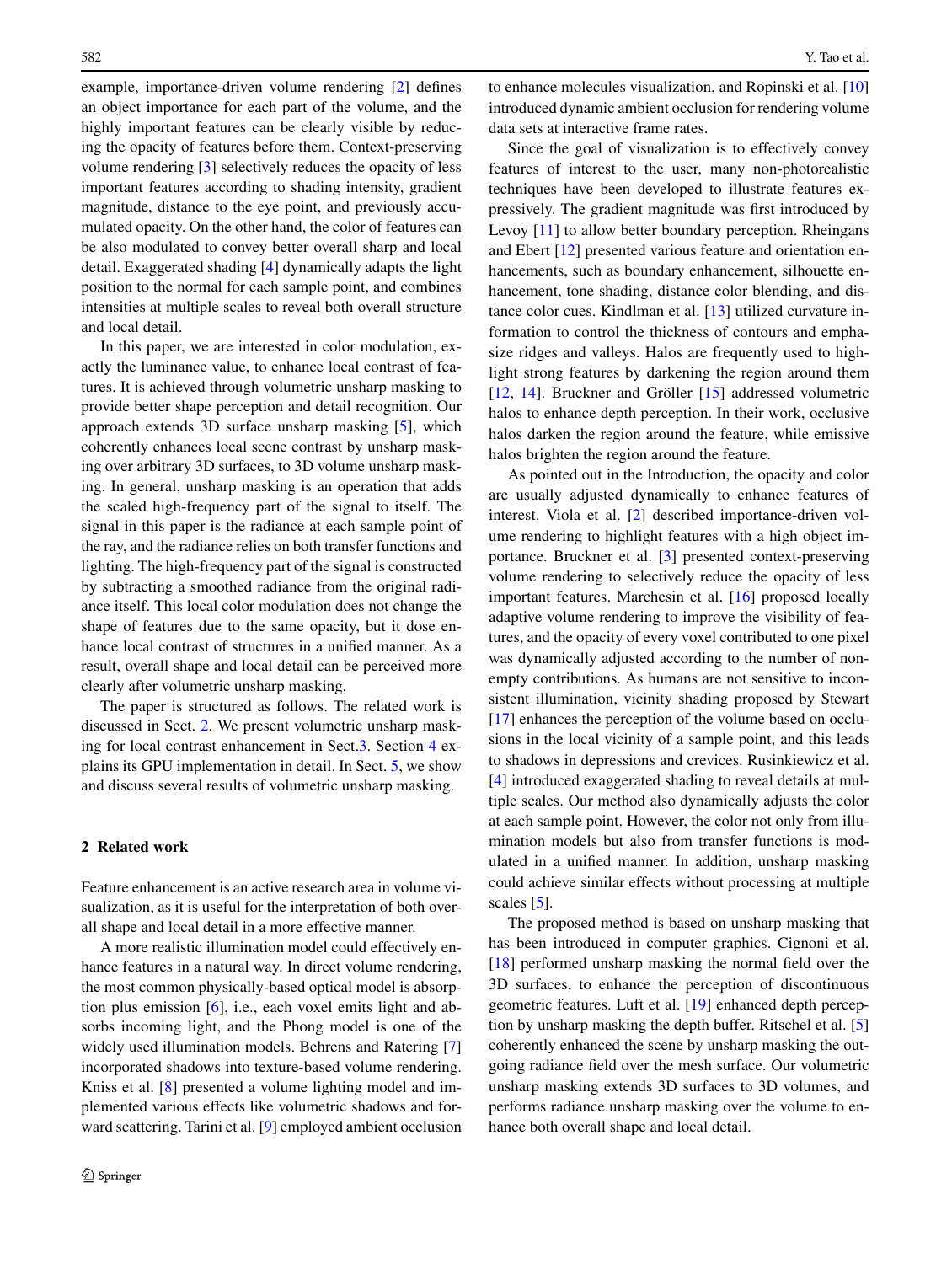<span id="page-2-0"></span>

**Fig. 1** The pipeline of volumetric unsharp masking. The outgoing radiance is first calculated per-voxel and stored in the radiance volume. The radiance volume is smoothed iteratively and the output is the smoothed radiance volume. In the ray-casting based volume render-

ing, the radiance of each sample point is adjusted through the unsharp masking operation. In this way, we could enhance local contrast of features of interest

## **3 Volumetric unsharp masking**

Generally, unsharp masking is achieved by first smoothing the signal and then adding back the scaled difference between the original signal and the smoothed signal. This process is usually applied to 2D cases, such as 2D image [\[20](#page-6-0)], depth buffers [[19\]](#page-6-0), and 2D surfaces embedded in 3D [\[5](#page-6-0), [18\]](#page-6-0). This may be due to the increased computational complex of 3D volumes. With the increasingly high arithmetic intensity and large memory bandwidth of modern graphics hardware, we can now implement unsharp masking over 3D volumes at interactive frame rates. The signal here is the radiance at each sample point of the ray, and volumetric unsharp masking is applied to each sample point during the ray-casting based volume rendering. As the smoothed radiance is band-limited, we calculate and store the radiance per-voxel like per-vertex for 3D surfaces [\[5](#page-6-0)].

The pipeline of volumetric unsharp masking is illustrated in Fig. 1. For each frame, the outgoing radiance is first calculated for each voxel and stored in the radiance volume *V* . Then the radiance volume is smoothed iteratively to produce the smoothed radiance volume  $V_{\sigma}$ . Finally, the radiance of each sample point of the ray is modulated by adding the difference between the current radiance and the smoothed radiance trilinear interpolated from  $V_{\sigma}$ .

### 3.1 Smoothed radiance volume generation

In this section, we introduce the generation process of the smoothed radiance volume  $V_{\sigma}$ . The radiance per-voxel is first figured out and stored in the radiance volume *V* , and then  $V_{\sigma}$  is generated by smoothing *V* repeatedly.

In order to generate the radiance volume, the scalar value of each voxel in the original volume is first mapped to color and opacity through a transfer function. As volumetric unsharp masking does not change the opacity value of each sample point, the opacity transfer function defines the interest/importance of features. The color from the color transfer function will be modulated in volumetric unsharp masking. A 1D transfer function based on the scalar value was used in our implementation, and it is possible to replace this simple transfer function with more effective transfer functions, such as high-dimensional transfer functions based on first and second derivatives [[21](#page-7-0)].

There are many illumination models for direct volume rendering [\[22](#page-7-0)]. In this paper, we employ the Phong local illumination model, as it could be archived in real time. Formally, the color of a rendered voxel can be expressed as

$$
C = (k_a + k_d(N \cdot L)) \cdot C_{TF} + k_s(N \cdot H)^n, \qquad (1)
$$

where  $k_a$ ,  $k_d$ , and  $k_s$  are the ambient, diffuse, and specular lighting coefficients respectively, *n* is the shininess exponent, *CTF* is the color from transfer functions, *N* is the normalized gradient direction of the voxel, *L* is the light direction, and *H* is the normalized half-way direction. Although we calculate different components in the Phong model separately, the color is finally enhanced in a unified way.

The lighting color *C* is multiplied by its associated opacity, which is known as the opacity-weighted color. This is very important for the later interpolation, as interpolating color and opacity separately results in artifacts [\[23](#page-7-0)]. Opacity-weighted colors are reserved in the corresponding voxel position of the radiance volume.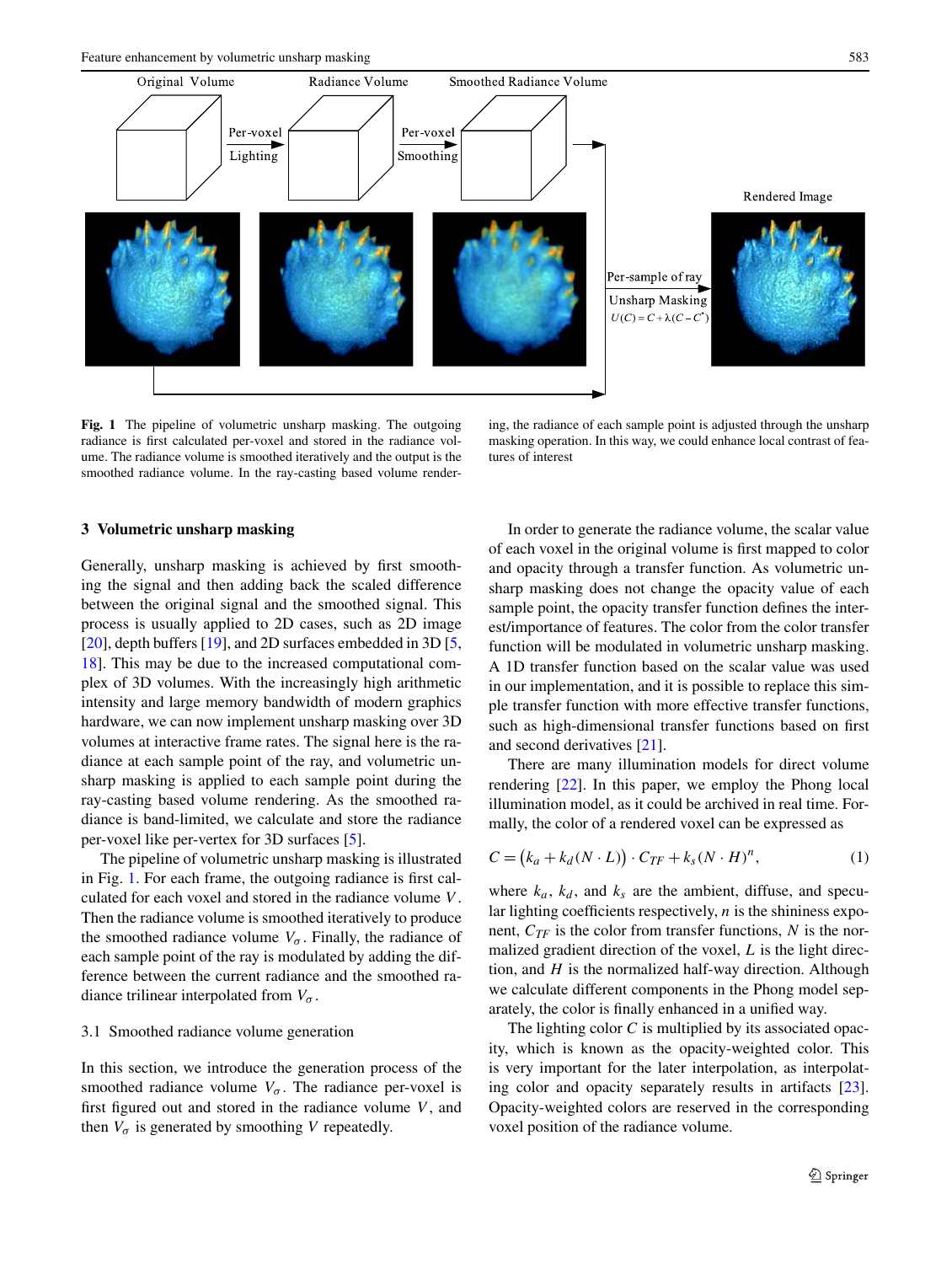<span id="page-3-0"></span>

**Fig. 2** The figure shows the rendered results of the engine data set via volumetric unsharp masking. (**a**) The original rendered image. (**b**) The rendered image vis volumetric unsharp masking ( $\lambda = 0.5$ ). (**c**) The ren-

dered result of the radiance volume. (**d**) The rendered image of the smoothed radiance volume

As the volume we assume is a regular grid, the smoothing of the radiance volume can be easily performed around a given voxel, such as a 6-, 18-, or 26-point neighborhood. Here, the smoothed radiance is calculated using Gaussian smoothing as follows:

$$
C_i = \sum_{j=0}^{N} w_j C_i^j,
$$
\n<sup>(2)</sup>

where  $w_i$  is the normalized Gaussian weight of the neighbor  $j$  ( $\sum_j w_j = 1$ ), and *N* is the number of neighbors. This smoothing procedure is performed repeatedly to obtain the smoothed radiance volume  $V_{\sigma}$ , typically 2 or 3 times.

Figure 2 shows the rendered results of the engine data set through volumetric unsharp masking. The radiance volume is displayed in Fig.  $2(c)$ . This result actually is a preclassification and pre-shading result, which would result in significant visible artifacts in the rendered image for a highfrequency transfer function [[24\]](#page-7-0). Compared with the postclassification and post-shading result in Fig.  $2(a)$ , the rendered image of the radiance volume contains visible artifacts in color distribution. As shown in Fig. 2(d), local details and specular color are blurred and the smoothed radiance volume only contains the low-frequency part of the radiance volume.

#### 3.2 Unsharp masking volume rendering

Given the smoothed radiance volume  $V_{\sigma}$ , we can dynamically modulate the radiance at each sample point of the ray to enhance local contrast. During the rendering process, the scalar value and gradient normal at each sample point are trilinear interpolated from the original volume data set. Using the same transfer function and illumination model, we first calculate the color *C* of the sample point. This is actually a post-classification and post-shading result. On the other hand, the smoothed color  $C_{\sigma}$  of the same sample point

can be obtained through trilinear interpolation from the smoothed radiance volume  $V_{\sigma}$ . The color  $C_{\sigma}$  is a smoothed pre-classification and pre-shading result. We modulate the color of the sample point based on unsharp masking as follows:

$$
U(C) = C + \lambda (C - C_{\sigma}),
$$
\n(3)

where  $\lambda$  is a user chosen scale value. The contrast color is dependent on the smoothing procedure and the scale value *λ*. If the smoothing procedure is performed multiple times, the contrast radiance contains more high-frequency parts. As the scale value *λ* increases, larger scaled high frequencies in radiance are added back and local contrast becomes sharper. Note that we do not change the opacity of the sample point, and this preserves the shape of features. After volumetric unsharp masking, the modulated color is blended in frontto-back order along the ray.

As pointed out in 3D unsharp masking [\[5](#page-6-0)], the CIELAB color space is locally a perceptually uniform space, but the RGB color space is nonlinear. Features that are noticeable by human vision, can be also detected from the color difference in the CIELAB color space. As human are more sensitive to the luminance variation, it is intuitive to consider the luminance variation as the contrast. As a result, local contrast enhancement is operated in CIELAB color space,

$$
U(C)_{LAB} = [L + \lambda (L - L_{\sigma}), ka, kb],
$$
\n(4)

where  $(L, a, b)$  is the transformed CIELAB value of the color *C*, and  $L_{\sigma}$  is the transformed luminance value of the color  $C_{\sigma}$ . The value *k* is defined as  $k = (L + \lambda(L - L_{\sigma}))/L$ to preserve saturation unchanged. In addition, the change of the luminance value also does not modify the hue angle.

As our smoothing procedure is performed in 3D volume itself, local contrast enhancement is coherent in the volume. The color at each sample point is dependent on the color from transfer functions and the lighting, and the luminance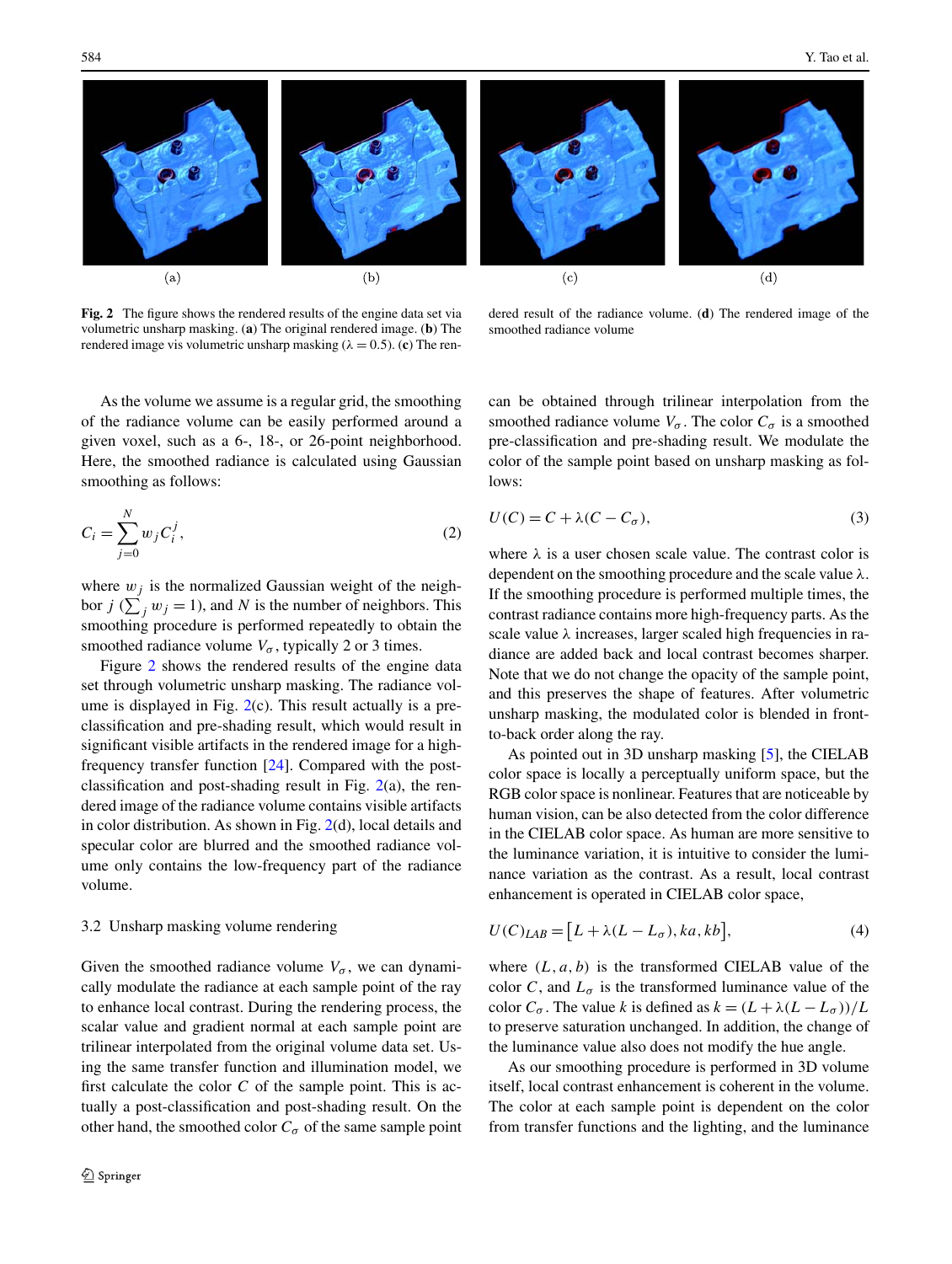<span id="page-4-0"></span>**Fig. 3** The rendered images of the foot data set. (**a**) The rendered image based on standard direct volume rendering. (**b**) The rendered image based on unsharp masking volume rendering  $(λ = 0.8)$ 



modification takes both factors into account in a unified manner. Compared with unsharp masking over 3D surfaces, our volumetric unsharp masking is more robust due to the uniform grid, and avoids the limitation of mesh tessellation.

#### **4 GPU implementation**

We have implemented volumetric unsharp masking discussed above in a GPU-based ray-casting volume renderer. It is based on current GPU features such as programmable shaders, framebuffer objects, and render to 3D texture. The per-voxel lighting and smoothing, as well as ray-casting volume renderer, are implemented using fragment shaders in the Cg language. The radiance volume and the smoothed radiance volume were stored in two 3D textures in the RGBA format with 8-bit resolution. The high-quality gradients were constructed through the tricubic B-spline filtering in the preprocess stage.

The per-voxel lighting shader reads data from one slice of the original volume and writes results to a 3D texture slice. The output 3D texture is smoothed in a similar way like pervoxel lighting, averaging several radiances of neighbors. We utilize a ping-pong approach to smooth the radiance volume iteratively. In the rendering process, the color at each sample point is transformed into the value in the CIELAB color space, then the luminance is locally modulated to enhance local contrast, finally the modified luminance and hue value are transformed back to the RGB color space for the color composition.

## **5 Results and discussion**

With volumetric unsharp masking, we could enhance contrast of local details, and add depth perception for complex structures. In all our comparisons, the same transfer function and lighting parameters were used in standard direct volume rendering and unsharp masking volume rendering.

Figure [1](#page-2-0) shows the back face of the daisy pollen grain data set. Compared with the rendered result of standard direct volume rendering, the result via volumetric unsharp masking highlights the wavy local details on the back face. These local details become more clear and visible due to local contrast enhancement. The enhanced result of the engine data set is displayed in Fig. [2.](#page-3-0) The rough surface of the engine data set seems more apparent, as the luminance differences are exaggerated in volumetric unsharp masking, and humans are usually more sensitive to local contrast in luminance. Besides local details on overall shape, volumetric unsharp masking can also enhance large features, which results in distinguishing them more easily, as shown in Fig. 3. The bones of the human foot are illustrated with clear boundaries, and more local details are added in the volumetric unsharp masking result for better shape perception.

We experimented different settings of the parameter *λ* by using the Nact phantom data set, as shown in Fig. [4.](#page-5-0) The rendered result of standard direct volume rendering is shown in Fig. [4\(](#page-5-0)b), as  $\lambda = 0.0$  implies that there is no modulation of the radiance at each sample point. If the parameter *λ* is below zero, local contrast decreases and local details are blurred. If the boundary of features is slightly gray, however, the negative parameter can generate halo effects, which brighten boundaries around strong features like emissive halos [[15\]](#page-6-0). This effect can be seen clearly from Fig. [4](#page-5-0)(a) with  $\lambda = -0.5$ . Although the negative parameter may be considered as an improper parameter as discussed in [[5\]](#page-6-0), it can add depth cue to enhance depth perception in some situations. Figure [4\(](#page-5-0)c) displays a normal parameter setting  $(\lambda = 0.65)$ . As expected, shiny parts become shinier and dark parts become darker. The region around strong features looks like occlusion halos [[15\]](#page-6-0), and this also improves depth perception for occluded shapes. When a larger parameter is set, as shown in Fig. [4](#page-5-0)(d)  $(\lambda = 1.5)$ , dark regions are more apparent. Taking a closer look, we can further detect dot points on the lung as lighting spots clearly. The parameter *λ* is very simple and intuitive, and the user can easily adjust it to illustrate different effects and to interpret complex structures.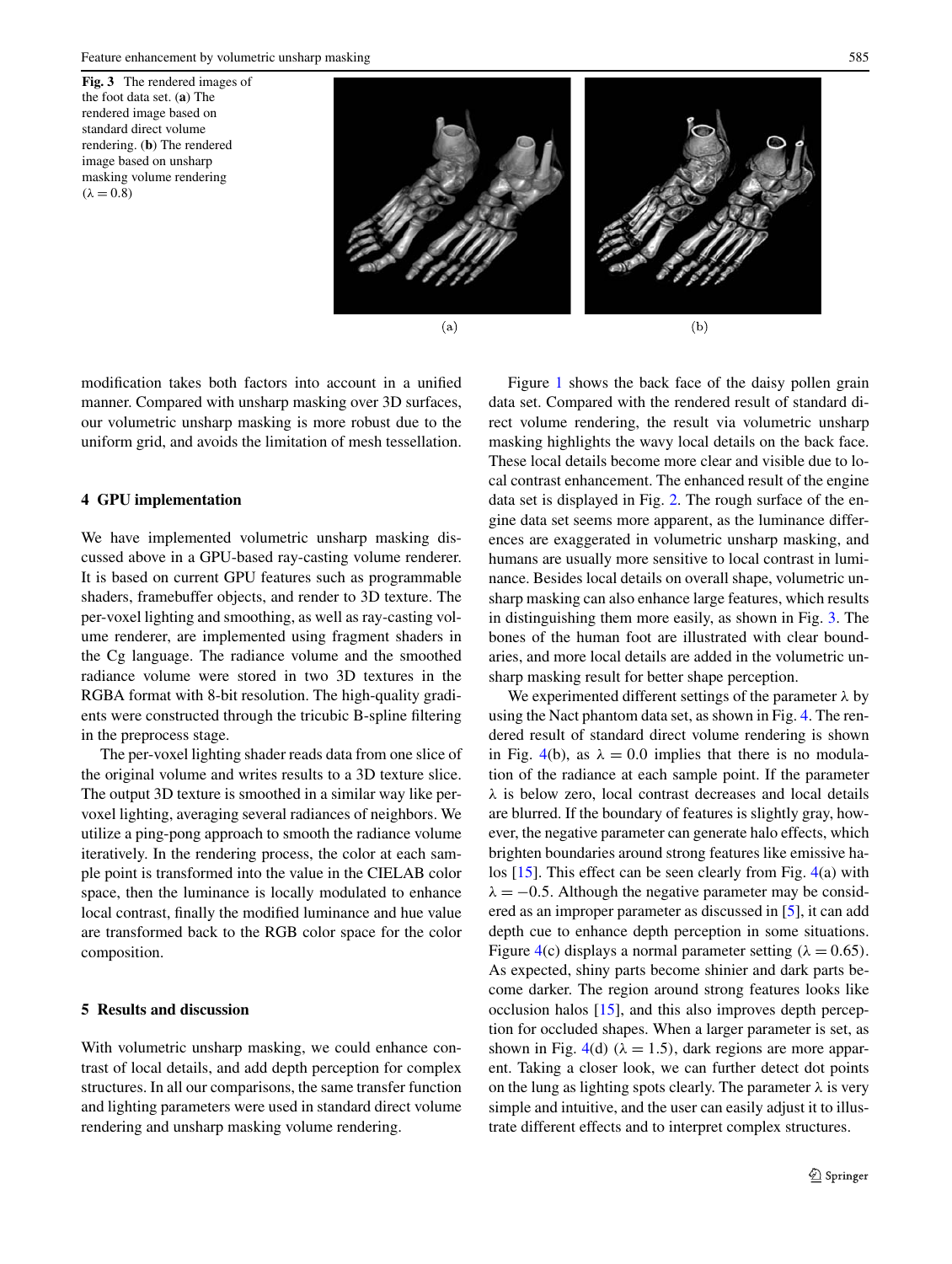<span id="page-5-0"></span>

Fig. 4 The comparison of different settings of the parameter  $\lambda$  in volumetric unsharp masking. (a)  $\lambda = -0.5$ . (b)  $\lambda = 0.0$ . (c)  $\lambda = 0.65$ . (d)  $\lambda = 1.5$ 



**Fig. 5** The figure compares the rendered results of the Vismale data set without/with lighting. (**a**) The rendered image based on standard direct volume rendering without lighting. (**b**) The rendered image based on volumetric unsharp masking  $(\lambda = 0.7)$  without lighting. (c) The

rendered image based on standard direct volume rendering with lighting. (**d**) The rendered image based on volumetric unsharp masking  $(\lambda = 0.7)$  with lighting

| <b>Table 1</b> Performance of<br>standard direct volume<br>rendering and unsharp masking<br>volume rendering<br>(frames/second) | Volume Data set    | <b>Size</b>                 | <b>Standard DVR</b> | Unsharp masking VR |
|---------------------------------------------------------------------------------------------------------------------------------|--------------------|-----------------------------|---------------------|--------------------|
|                                                                                                                                 | Daisy pollen grain | $192 \times 180 \times 168$ | 30.02               | 9.99               |
|                                                                                                                                 | Engine             | $256 \times 256 \times 128$ | 26.23               | 9.63               |
|                                                                                                                                 | Foot               | $256 \times 256 \times 250$ | 21.17               | 6.87               |
|                                                                                                                                 | Nact phantom       | $256 \times 256 \times 256$ | 20.01               | 6.74               |
|                                                                                                                                 | Vismale            | $128 \times 256 \times 256$ | 20.18               | 7.76               |

Figure 5 compares the effect of local contrast enhancement with/without lighting. Under the condition of no lighting, the color is only dependent on a color transfer function. As seen clearly from Fig. 5(a) and Fig. 5(b), structures and details are still enhanced, especially bones of the neck. With lighting, volumetric unsharp masking further enhances local contrast of the skull, and many rough details can be clearly observed from Fig. 5(d). In fact, our approach enhances the luminance contrast from transfer functions and lighting in a unified manner.

The performance of unsharp masking volume rendering compared with standard direct volume rendering, as well as the size of experimented data sets, is illustrated in Table 1. The performance was measured on a 3.0 GHz Intel Core 2 Dual CPU with an NVIDIA GeForce 8800 GTX. The sampling distance of the ray casting was 0.5 of the voxel size, and the viewport size was  $512 \times 512$ . The frame rate was averaged over a 360 degree rotation along each axis. Our method is approximate one third of the frame rate of standard direct volume rendering due to volumetric unsharp masking. However, it still achieves interactive frame rates. Moreover, additional optimizations such as emptyspace skipping could be employed for improvement.

*Limitation* One limitation of our volumetric unsharp masking is the large storage requirement of two additional 3D textures, the radiance volume and the smoothed radiance volume. As the size of the original volume grows, it is highly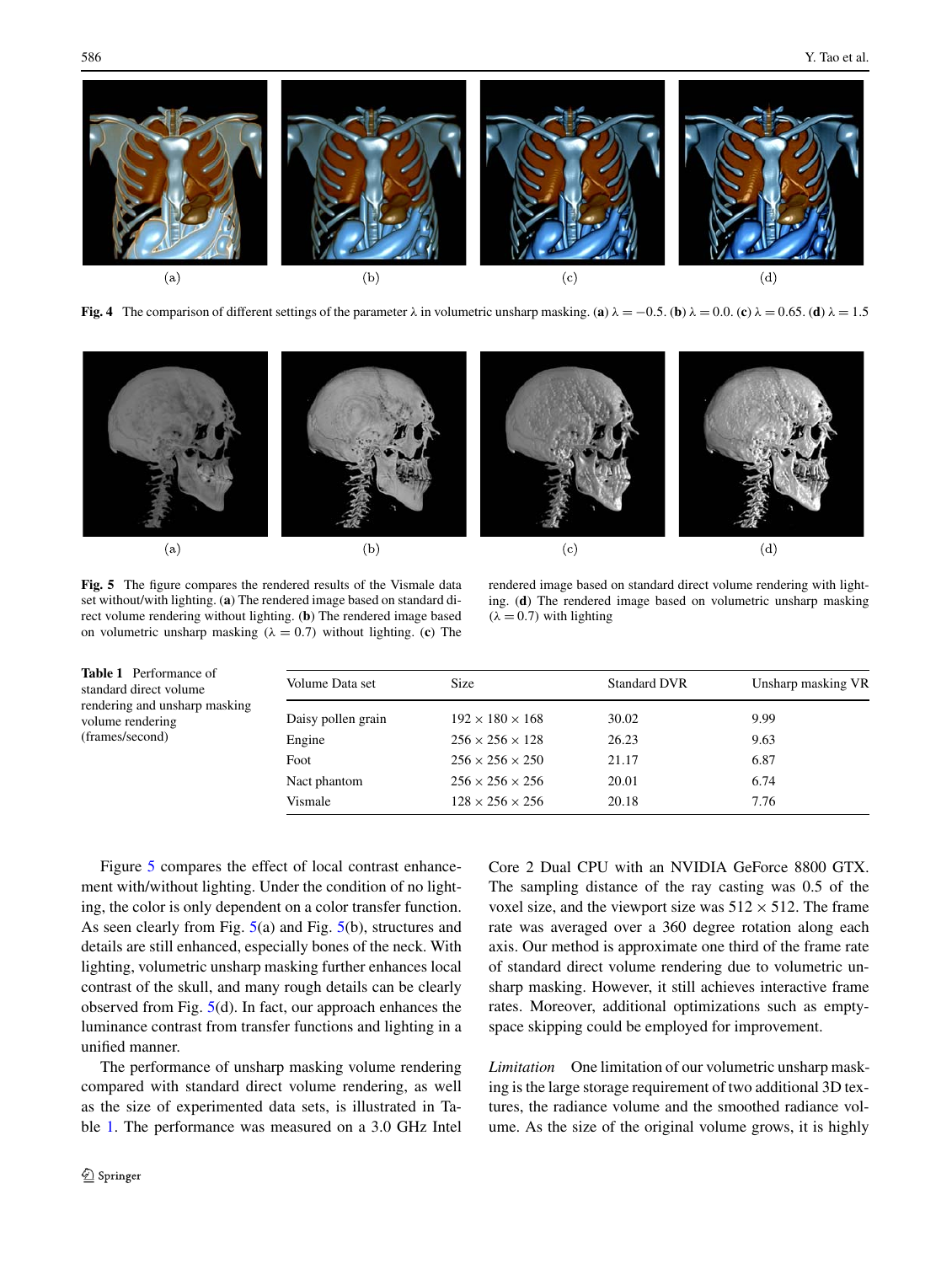<span id="page-6-0"></span>memory-consuming to store these two full-resolution volumes. Furthermore, it is also very time-consuming to compute these smoothed radiances for each voxel. It is fortunate that GPUs are increasingly growing to satisfy the requirement of large memory and high intensity. Actually, as only the luminance value is required in volumetric unsharp masking, we can just store the luminance channel to reduce storage requirement. Additionally, as we are interested in the smoothed radiance, which is a band-limit signal, we could calculate these radiance volumes at a lower resolution, especially for linear transfer functions. This will greatly reduce the memory requirement and improve the efficiency of volumetric unsharp masking. In our implementation, these two radiance volumes are computed at a full resolution. Another limitation of our approach is that we assume that the volume contains local details on overall shapes. If the volume is very smooth, our approach may introduce annular artifacts, as it takes middle frequencies even low frequencies as high frequencies and enhances them as a whole. However, with the development of high-resolution digital imaging techniques, more and more rich detailed volume data sets will be available in the future, and our approach will help better interpreting complex structures and detecting local details.

#### **6 Conclusions and future work**

In this paper, we presented a simple and effective method, volumetric unsharp masking, to enhance features of interest in the volume. Volumetric unsharp masking modulates the current radiance at each sample point of the ray by adding back the scaled difference between the current radiance and the smoothed radiance. This could enhance local contrast for better interpretation of complex structures and detection of local details. Based on current GPU features, volumetric unsharp masking can be implemented at interactive frame rates. We performed experiments on various volume data sets to compare unsharp masking volume rendering with standard direct volume rendering. The results showed that unsharp masking volume rendering reveals more local details and improves depth perception. In the future, we would incorporate shadows [7] into unsharp masking volume rendering, as the shadow is an important cue to interpret complex structures. However, this additional operation would influence the rendering performance due to the relative low performance of GPU-based ray casting with shadow rays. Low-resolution radiance volume would be a possible solution to improve performance.

**Acknowledgements** The authors would like to thank the anonymous reviewers for their valuable comments. This work was supported by NFS of China (No. 60873122). The data sets are courtesy of Olaf Ronneberger, General Electric, and VoreenPub.

#### **References**

- 1. Kindlmann, G.: Transfer function in direct volume rendering: Design, interface, interaction. ACM SIGGRAPH 2008 Course Notes (2002)
- 2. Viola, I., Kanitsar, A., Gröller, M.E.: Importance-driven feature enhancement in volume visualization. IEEE Trans. Vis. Comput. Graph. **11**(4), 408–418 (2005)
- 3. Bruckner, S., Grimm, S., Kanitsar, A., Gröller, M.E.: Illustrative context-preserving volume rendering. In: Proceedings of EuroVis 2005, pp. 69–76 (2005)
- 4. Rusinkiewicz, S., Burns, M., DeCarlo, D.: Exaggerated shading for depicting shape and detail. ACM Trans. Graph. **25**(3), 1199– 1205 (2006) (SIGGRAPH 2006)
- 5. Ritschel, T., Smith, K., Ihrke, M., Grosch, T., Myszkowski, K., Seidel, H.-P.: 3D unsharp masking for scene coherent enhancement. ACM Trans. Graph. **27**(3), 1–8 (2008) (SIGGRAPH 2008)
- 6. Max, N.: Optical models for direct volume rendering. IEEE Trans. Vis. Comput. Graph. **1**(2), 99–108 (1995)
- 7. Behrens, U., Ratering, R.: Adding shadows to a texture-based volume renderer. In: Proceedings of IEEE symposium on Volume Visualization 1998, pp. 39–46 (1998)
- 8. Kniss, J., Premoze, S., Hansen, C., Shirley, P., McPherson, A.: A model for volume lighting and modeling. IEEE Trans. Vis. Comput. Graph. **9**(2), 150–162 (2003)
- 9. Tarini, M., Cignoni, P., Montani, C.: Ambient occlusion and edge cueing to enhance real time molecular visualization. IEEE Trans. Vis. Comput. Graph. **12**(6), 1237–1244 (2006) (Visualization 2006)
- 10. Ropinski, T., Meyer-Spradow, J., Diepenbrock, S., Mensmann, J., Hinrichs, K.: Interactive volume rendering with dynamic ambient occlusion and color bleeding. Comput. Graph. Forum **27**(2), 567– 576 (2008) (Eurographics 2008)
- 11. Levoy, M.: Display of surfaces from volume data. IEEE Comput. Graph. Appl. **8**(3), 29–37 (1988)
- 12. Rheingans, P., Ebert, D.S.: Volume illustration: Non-photorealistic rendering of volume models. IEEE Trans. Vis. Comput. Graph. **7**(3), 253–264 (2001)
- 13. Kindlmann, G., Whitaker, R., Tasdizen, T., Möller, T.: Curvaturebased transfer functions for direct volume rendering: Methods and applications. In: Proceedings of IEEE Visualization 2003, pp. 513–520 (2003)
- 14. Svakhine, N.A., Ebert, D.S.: Interactive volume illustration and feature halos. In: Proceedings of the Pacific Conference on Computer Graphics and Applications 2003, pp. 347–354 (2003)
- 15. Bruckner, S., Gröller, E.: Enhancing depth-perception with flexible volumetric halos. IEEE Trans. Vis. Comput. Graph. **13**(6), 1344–1351 (2007) (Visualization 2007)
- 16. Marchesin, S., Dischler, J.-M., Mongener, C.: Feature enhancement using locally adaptive volume rendering. In: Proceedings of IEEE/Eurographics International Symposium on Volume Graphics 2007, pp. 41–48 (2007)
- 17. Stewart, A.J.: Vicinity shading for enhanced perception of volumetric data. In: Proceedings of IEEE Visualization 2003, pp. 355– 362 (2003)
- 18. Cignoni, P., Scopigno, R., Tarini, M.: A simple normal enhancement technique for interactive non-photorealistic renderings. Comput. Graph. **29**(1), 125–133 (2005)
- 19. Luft, T., Colditz, C., Deussen, O.: Image enhancement by unsharp masking the depth buffer. ACM Trans. Graph. **25**(3), 1206–1213 (2006) (SIGGRAPH 2006)
- 20. Badamchizadeh, M.A., Aghagolzadeh, A.: Comparative study of unsharp masking methods for image enhancement. In: Proceedings of International Conference on Image and Graphics 2004, pp. 27–30 (2004)